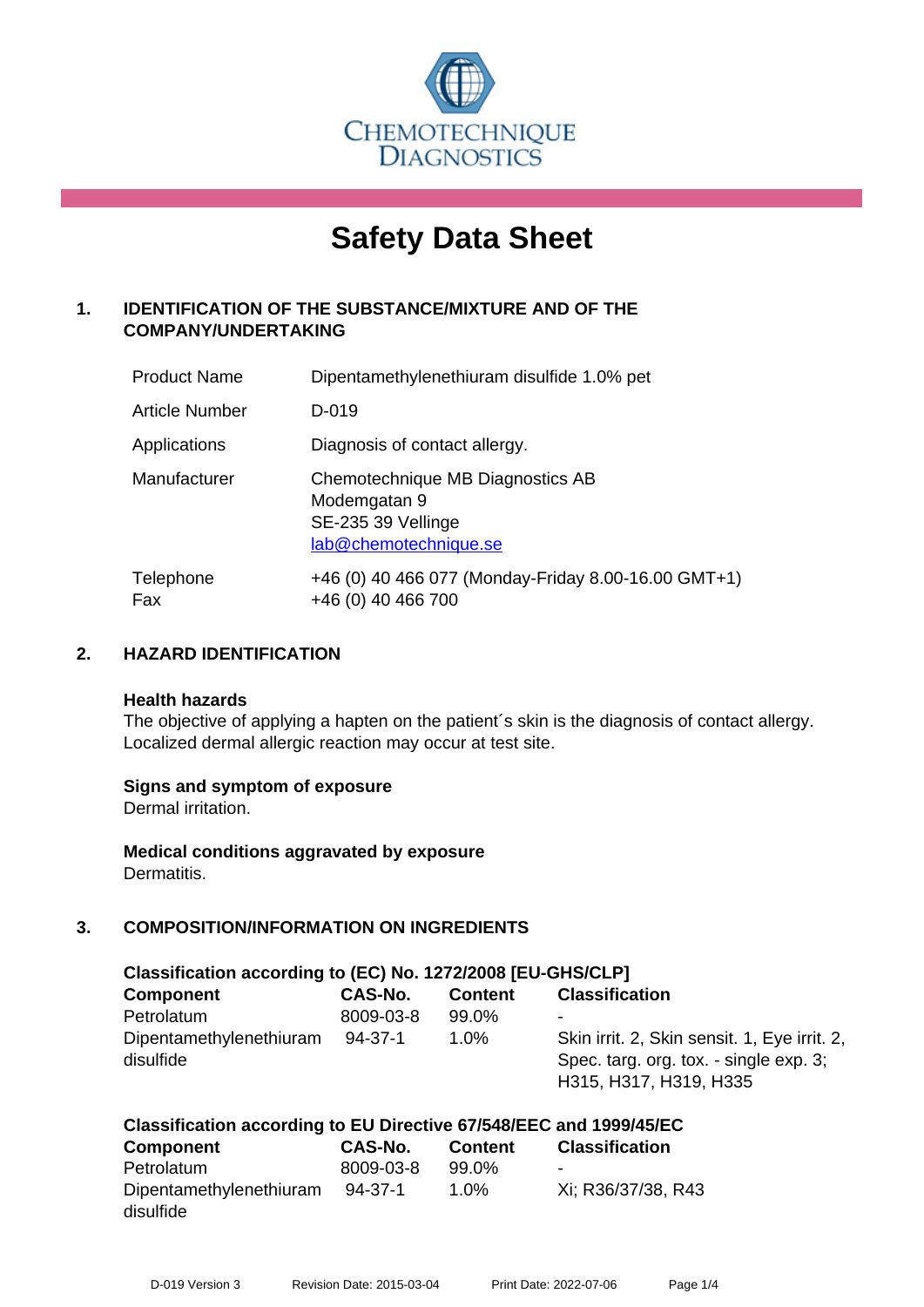#### **4. FIRST AID MEASURES**

**Emergency and first aid procedures**

Obtain medical attention.

#### **5. FIRE-FIGHTING MEASURES\***

#### **Suitable extinguish media**

CO2, powder or water spray. Fight larger fires with water spray or alcohol resistant foam.

# **For safety reasons unsuitable extinguishing agents**

Water with full jet.

# **Special protective equipment for fire-fighters** Wear self-contained respiratory protective device. Wear fully protective suit.

\*Data is shown for petrolatum only

### **6. ACCIDENTAL RELEASES MEASURES**

**Steps to be taken if material is released or spilled** Contain and place in a closed container.

# **7. HANDLING AND STORAGE**

**Precautions to be taken in handling and storage** Store dark at 5-8°C. Avoid extended exposure to light. FOR EXTERNAL USE ONLY.

# **8. EXPOSURE CONTROLS/PERSONAL PROTECTION**

**Respiratory protection** Not required.

**Ventilation** Local exhaust.

**Protective gloves** Disposal gloves.

# **Eye protection**

Not required with normal use.

#### **Work/Hygienic practices**

Wash hands after each use.

#### **9. PHYSICAL AND CHEMICAL PROPERTIES**

Odour **Odourless** 

Appearance Ivory White Semi Solid

Melting point\* 50-55° C

Boiling point\* No data available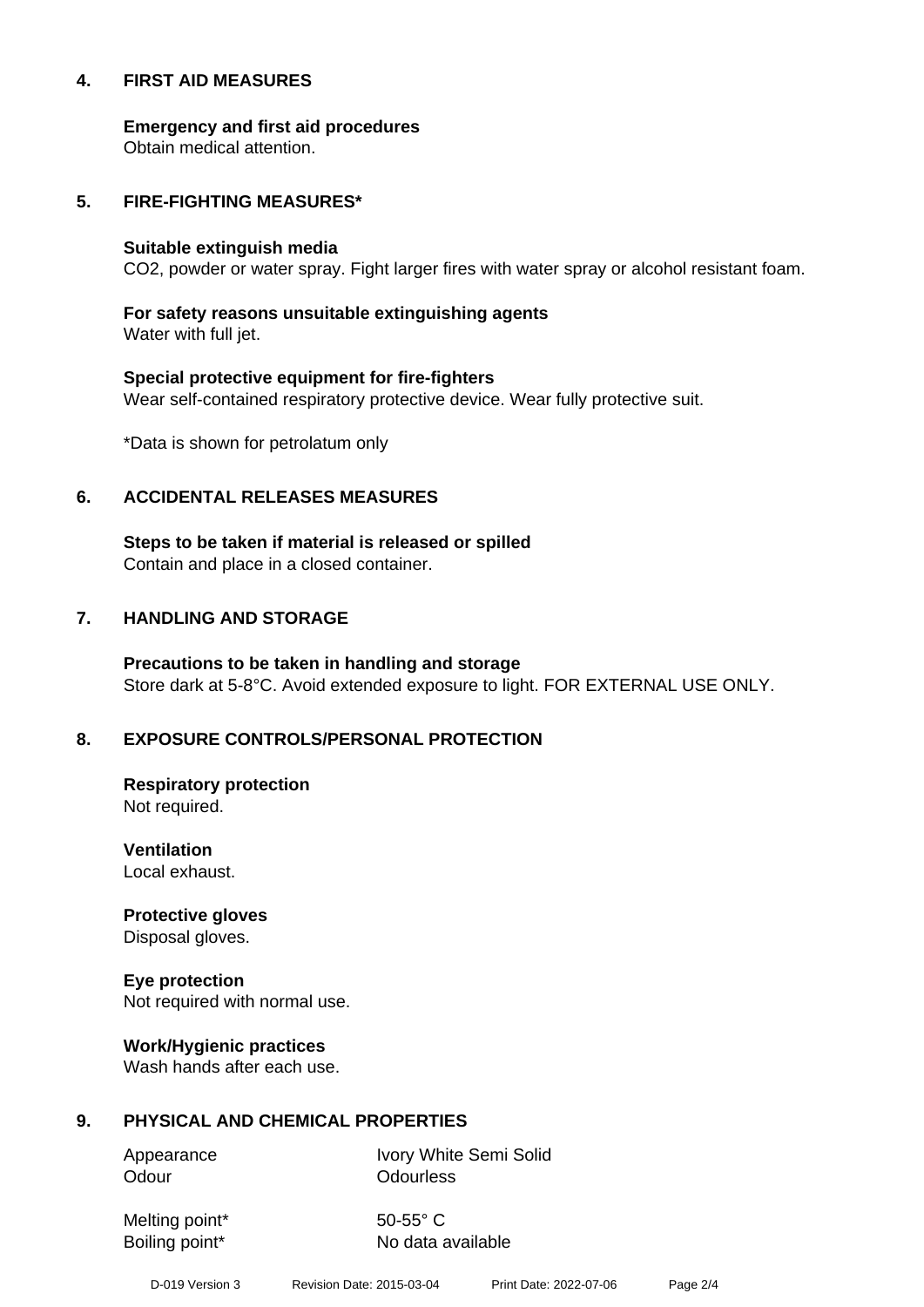Flash point\* >100°C Density\* No data available. Solubility in/Miscibility with Water\*

Self ignition\* Product does not self ignite. Danger of explosion\* Product does not present an explosion hazard. Insoluble

\*Data is shown for petrolatum only

# **10. STABILITY AND REACTIVITY**

#### **Incompability**

May react with strong oxidizing agents.

#### **Stability**

Stable at recommended storage conditions.

#### **Hazardous byproducts**

Combustion may generate CO, CO2 and other oxides.

#### **Hazardous polymerization**

Will not occur.

#### **11. TOXICOLOGICAL INFORMATION**

No data available.

#### **12. ECOLOGICAL INFORMATION**

No data available.

#### **13. DISPOSAL CONSIDERATIONS**

#### **Waste disposal method**

Comply with federal, state/provincial and local regulation.

#### **14. TRANSPORT INFORMATION**

Not dangerous goods.

#### **15. REGULATORY INFORMATION**

The classification is according to the latest editions of the EU lists, and extended by company and literature data.

#### **16. OTHER INFORMATION**

#### **Text of H-statements and R-phrases mentioned in Section 3**

| Skin irrit, 2  | Skin irritation (Category 2)    |
|----------------|---------------------------------|
| Skin sensit. 1 | Skin sensitization (Category 1) |
| Eye irrit. 2   | Eye irritation (Category 2)     |
|                |                                 |